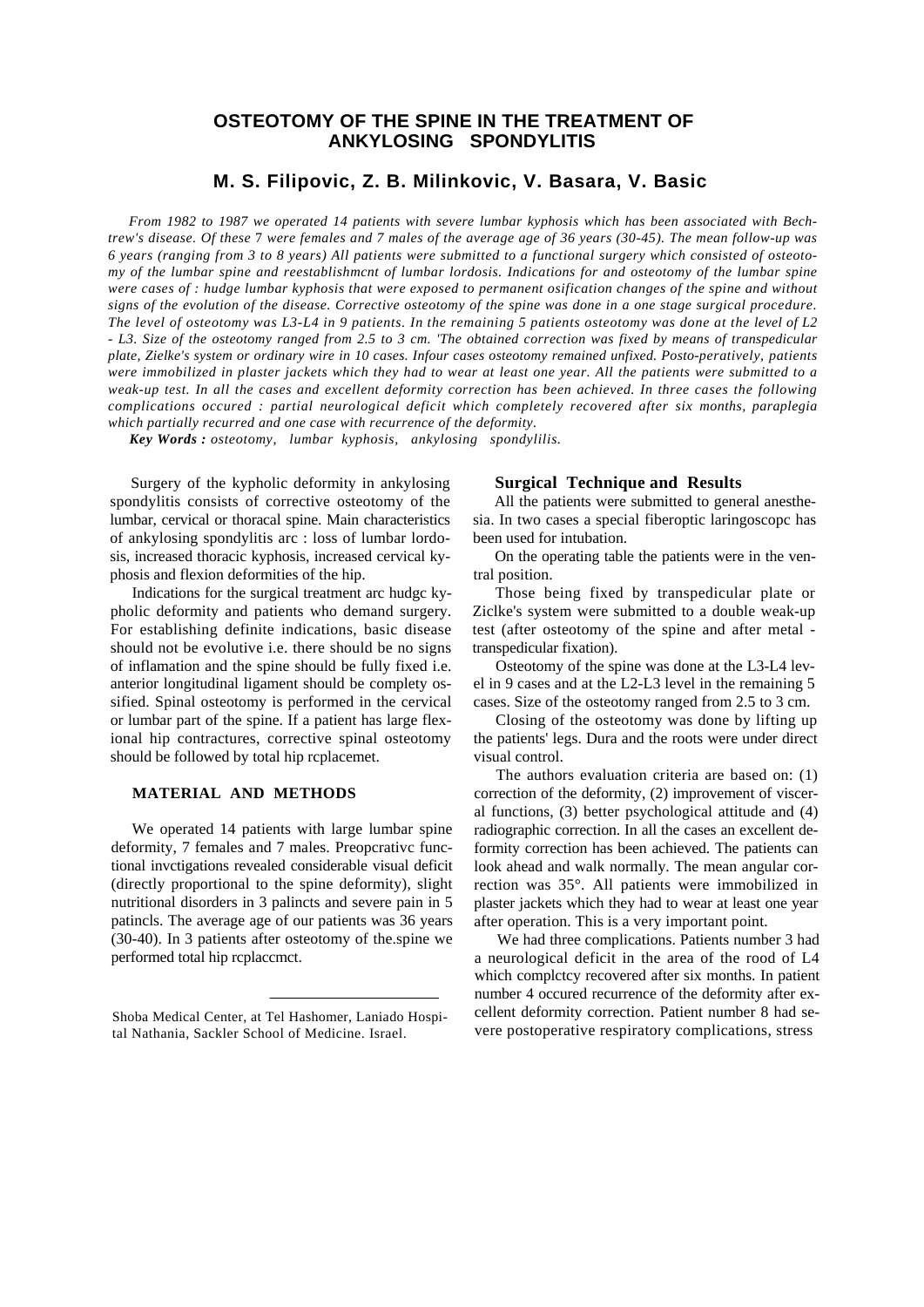ulces and hypertension. In this case osteotomy has not been fixed and was soon followed by neurological deficit which partially recovered after one year. In 5 cases who complained of pain it disappeared in the postoperative period.



Fig.  $1:$  Surgical technique of lumbar osteotomy : A. Removal of procesus spinosus of L2, L3, L4. B. Resection of both lamina. C. Excision of lower part of procesus articularis from both side of L3. Roots of L3 are well visulised and have to be completely free. D. Resection of lower half of pedicules of L3. The shape of a osteotomy is Figure - of - inverse  $V$  and size of the osteotomy have to be  $2,5$  to  $3 \text{ sm}$ .



B Fig. 2.: A. 35-years old patient before operation. B. Five years after surgery.



Fig. 3.: A. Middle - aged woman before operation and B. after the operation